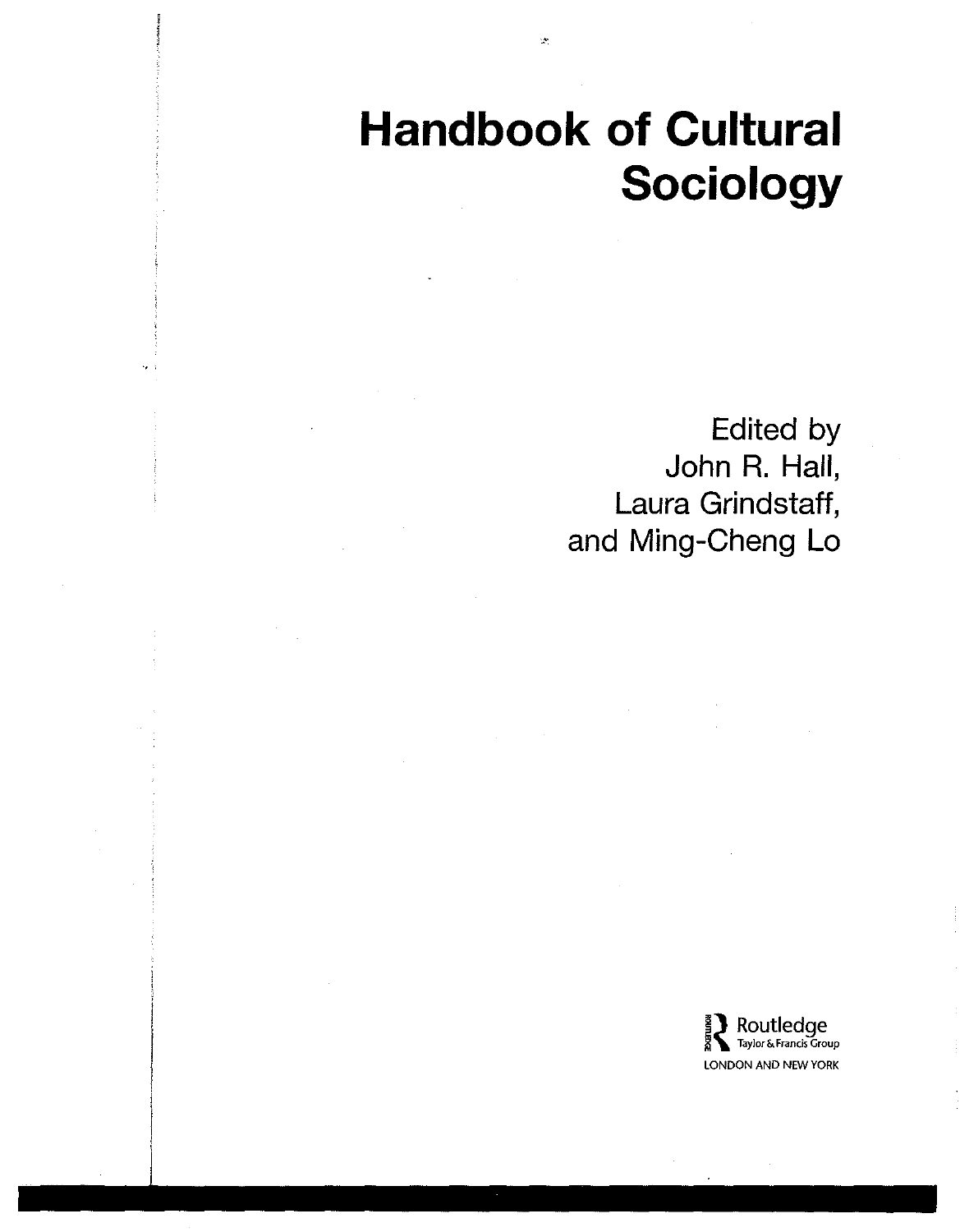## **Access to pleasure**

# **Aesthetics, social inequality, and the structure of culture production**

## *Ann Swidler*

Pierre Bourdieu's (1984) preoccupation with cultural capital as a resource to be deployed in the competition for advantage or "exchanged" for other forms of capital has obscured the ways that aesthetic pleasure matters for its own sake. *Distinction* (1984) analyzes how the exercise of socially shaped cultural taste—the "distinctions" people make, which in tum "distinguish" them-advantages or disadvantages people in the competition for social advantage, especially in the educational system. Cultural knowledge and taste become a kind of"capital" that can be exchanged at specific "ratios" for capital in other realms. Even *The Rules of Art* (1992), which focuses on culture creators rather than cultural consumption, deploys vast erudition about Flaubert and his contemporaries to argue that culture creators are driven by concern about rivalries and sources of distinction in an existing artistic field, or by the aspiration to define a new artistic field in which they are supreme. Lost in Bourdieu's approach is. the idea that a culture creator might be driven by the desire to create a certain aesthetic effect-to move, astound, delight, entertain, terrify, or simply *affect* an audience.

Here I explore a different, but no less significant form of cultural stratification: the differential availability of aesthetic pleasures to those with differing social resources. I focus on the production of cultural objects, performances, and meanings; on the ways audiences are brought into relationship with cultural creators; and on the organizations and practices that frame aesthetic experience.

I start from the premise that aesthetic pleasure is one of the great goods of life. The view that people participate in playful aesthetic experience only as a poor substitute for something else--politics, class struggle, the pursuit of power or status--is inadequate, both as an ideal of how people ought to live and as a description of how they do live (Stromberg 2009). I include under the broad category of "aesthetic pleasure" all forms of entertainment, from watching a wacky TV sit-com, to cruising YouTube for the latest political video, to the sometimes excruciating pleasures of serious drama, ballet, opera, or demanding music. Cultural expertise and the exercise of discriminating taste can serve to assert status, to intimidate others, and perhaps in some cases to gain access to material and other rewards. However, the Bourdieuian preoccupation with cultural distinction-both the amount of culture people "know" and the skills needed to decipher it-weakens

285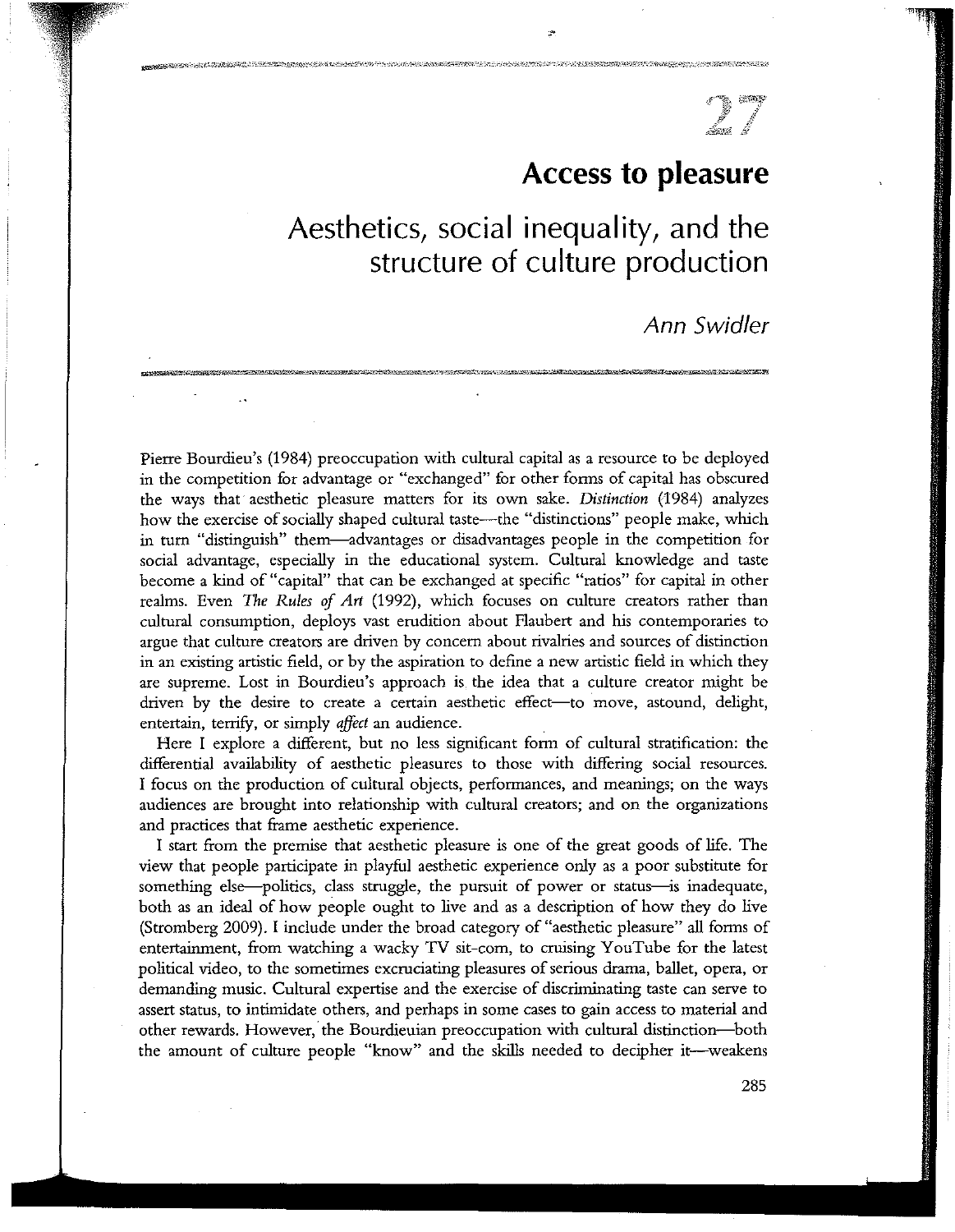cultural analysis by assuming that culture's major role is to reproduce inequality (by either mystifYing class hierarchy, legitimating inequality, or serving as the opiate of the masses).

Taking the aesthetic function of culture seriously directs attention to the socialorganizarional factors that create differential access to aesthetic pleasure and to the social arrangements likely to produce such pleasure in greater or lesser measure. Social arrangements can stimulate or inhibit the creation of resonant cultural objects that appeal to particular sorts of audiences, and they can make the conditions for such enjoyment more and less available. Economic and educational inequalities matter partly because they deprive some groups of access to a full share of aesthetic pleasure--access to culture as a form of group expression and solidarity and access to intense, deep, rich, or thrilling cultural experience.

#### **Meaning in social context**

A sociologically useful approach to aesthetic pleasure focuses on "conventions"-the shared expectations that link culture creators and their audiences and allow them to communicate (Meyer 1956; Becker 1982; Griswold 1987; Glick 1999). As Becker argues, conventions help the producers of cultural works to coordinate their efforts, as when the conductor and members of an orchestra all know the conventions of musical notation or performance styles. But the deeper significance of conventions for aesthetic pleasure comes from what happens when conventions are broken---- or rather when the aesthetic expectations that have emerged within a cultural genre allow creators and performers to create what Leonard Meyer called "emotion and meaning."

In *Emotion and Meaning in Music* (1956), Meyer argued that the arousal, violation, and resolution of expectations are fundamental to the creation of aesthetic "meaning." Conventions help to create expectations; slight violations of those expectations generate aesthetic tension-which, when resolved, produces aesthetic pleasure. When audiences and creators share conventions, creators have a set of expectations to work with to produce aesthetically powerful effects. Variations on a melodic theme, puzzlement about "whodunit". in a murder mystery, or suspense about the outcome in a well-matched sporting event (Geertz, 1973) produce just this sort of aesthetic tension and excitement for knowledgeable observers. Pleasurable anticipation, heightened attention, and absorbed involvement are the hallmarks of successful aesthetic engagement. For audiences who lack the relevant conventions, however, even a highly refmed artistic product of an unfamiliar aesthetic tradition (Chinese opera for a Westerner unfamiliar with the genre, for example) may create no aesthetic pleasure.

The sociological question is: What allows some groups more than others (1) to develop a set of shared conventions and to refine or extend them so that variations on those conventions will be aesthetically meaningful, and (2) to support creators who will produce cultural objects or performances that respond to, develop, and continually renew those conventions? Since aesthetic pleasure depends both on shared expectations and on the creation of innovations that can surprise, unsetde, and delight, explaining differences in the availability and richness of aesthetic pleasure requires paying attention both to social forces that organize audiences and creators so that they share aesthetic conventions, and to social arrangements that stimulate extensions, refmements, and innovations that deepen or intensify cultural resonance.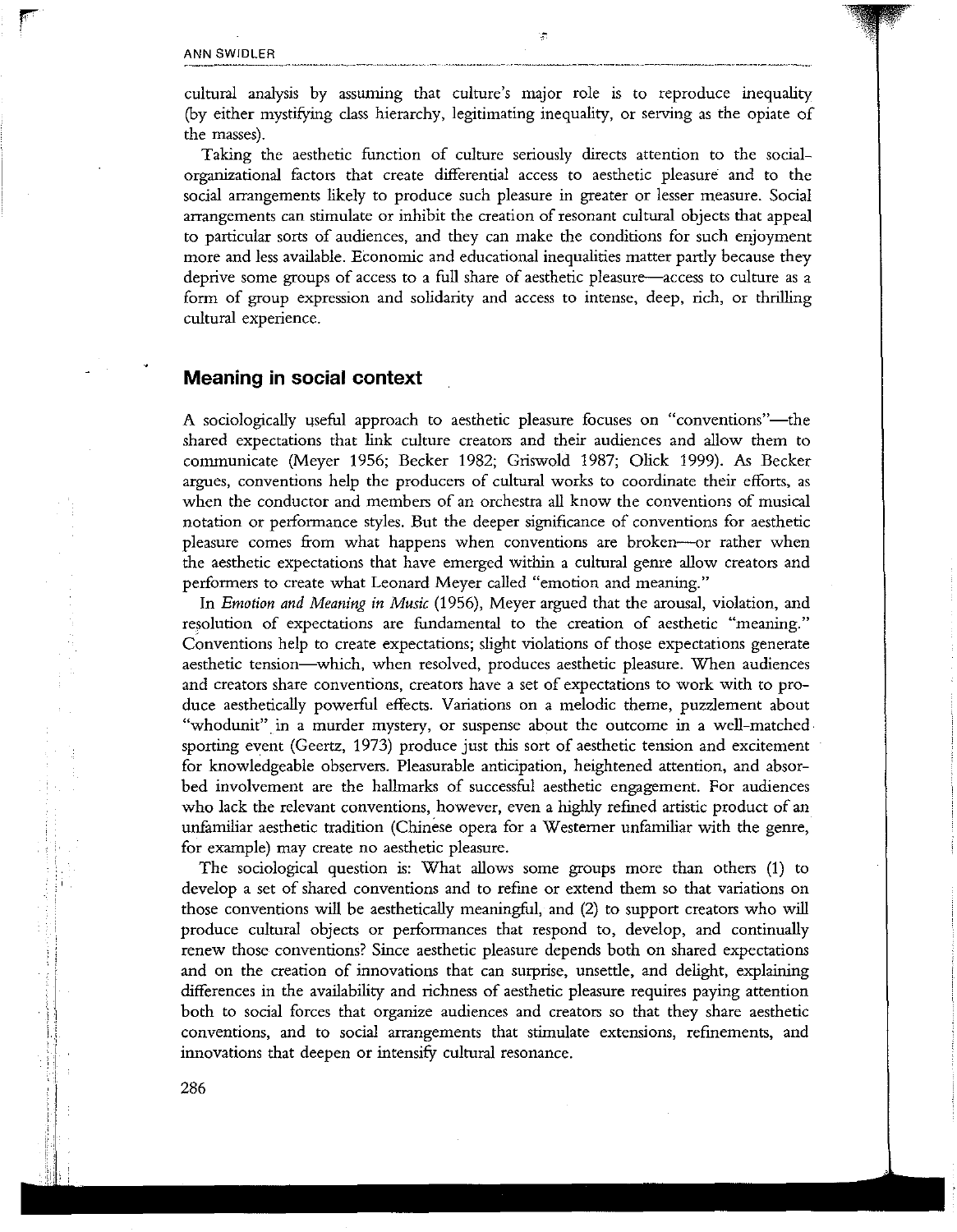If we examine class differences in aesthetic experience, we do not need to start from Bourdieu's (1984) essentializing claim that higher-class people, freed from material necessity, are inherently more likely to "aestheticize" experience (the fanciful "styling" of the dress of poor teenagers, or the stylized aesthetics that Tom Wolfe [1965] described in varied American subcultures easily demonstrates the fallacy of such an argument). Instead we can ask what resources different groups have to create and preserve cultural objects and practices that offer them depth, meaning, resonance, or excitement-objects and practices that can convey intense or gratifying aesthetic pleasure. Of course, such pleasure does not come from cultural objects alone, but from an interaction between an object and the educated skills, capacities, or interests of the appreciator (see Griswold 1986 on meaning as metaphor; Baxandall 1972 on the "period eye").

#### **Revisiting the mass-culture debate**

The debate over "mass culture," which roiled intellectuals in the 1950s and 1960s, has largely faded. In part this is the result of the important work of Paul DiMaggio (1982; see also Levine 1988), showing that the contemporaty distinction between high and popular culture was socially constructed by particular groups, in a specific historical era. The history of how, in the mid-nineteenth century, popular performances might mix Shakespearean orations, popular song, ribald humor, and classical music, while by the end of the nineteenth century classical music and high art were carefully segregated in museums and symphony halls, seemed to show that the distinction between "high" and "popular" culture is a purely artificial one. By this logic, high culture is any culture created and monopolized by social elites who want to preserve their exclusivity and assert their superiority. Museums, orchestras, and ballet and opera companies then simply police the (arbitraty, artificial) boundary between a valued elite culture and a devalued popular culture.

A focus on cultural enjoyment, rather than cultural prestige, however, suggests the need to give attention to organizational and structural factors that shape opportunities for aesthetic pleasure. Groups differ in their access to satisfying cultural experiences due to systematic differences in the organization of cultural production and the structures that link potential audiences to culture creators.

#### **Organizational bases for cultural pleasure**

Two major, under-appreciated texts: Paul DiMaggio's (1987) "Classification in Art" and Robert Escarpit's (1971) classic, *The Sociology* if *Literature,* provide <sup>a</sup> starting point for analyzing social variations in access to aesthetic pleasure. DiMaggio argues that distinctive cultural genres emerge from groups' need to define or bound themselves. Cultural knowledge, including knowledge of specific cultural genres, he argues, operates not mainly to legitimate group claims to privilege, but to provide material for sociable interaction, for conversation, among those who want to enact or assert solidarity. This interpretation of cultural capital makes sense of the fmding (one Bourdieu never explained satisfactorily) that social taste hierarchies are not exclusive. Higher status and more educated people have taste for and participate in all sorts of culture, including classically high culture, whereas the less educated participate in a narrower range of less high-culture activities (on the growing "omnivore" pattern in high-status groups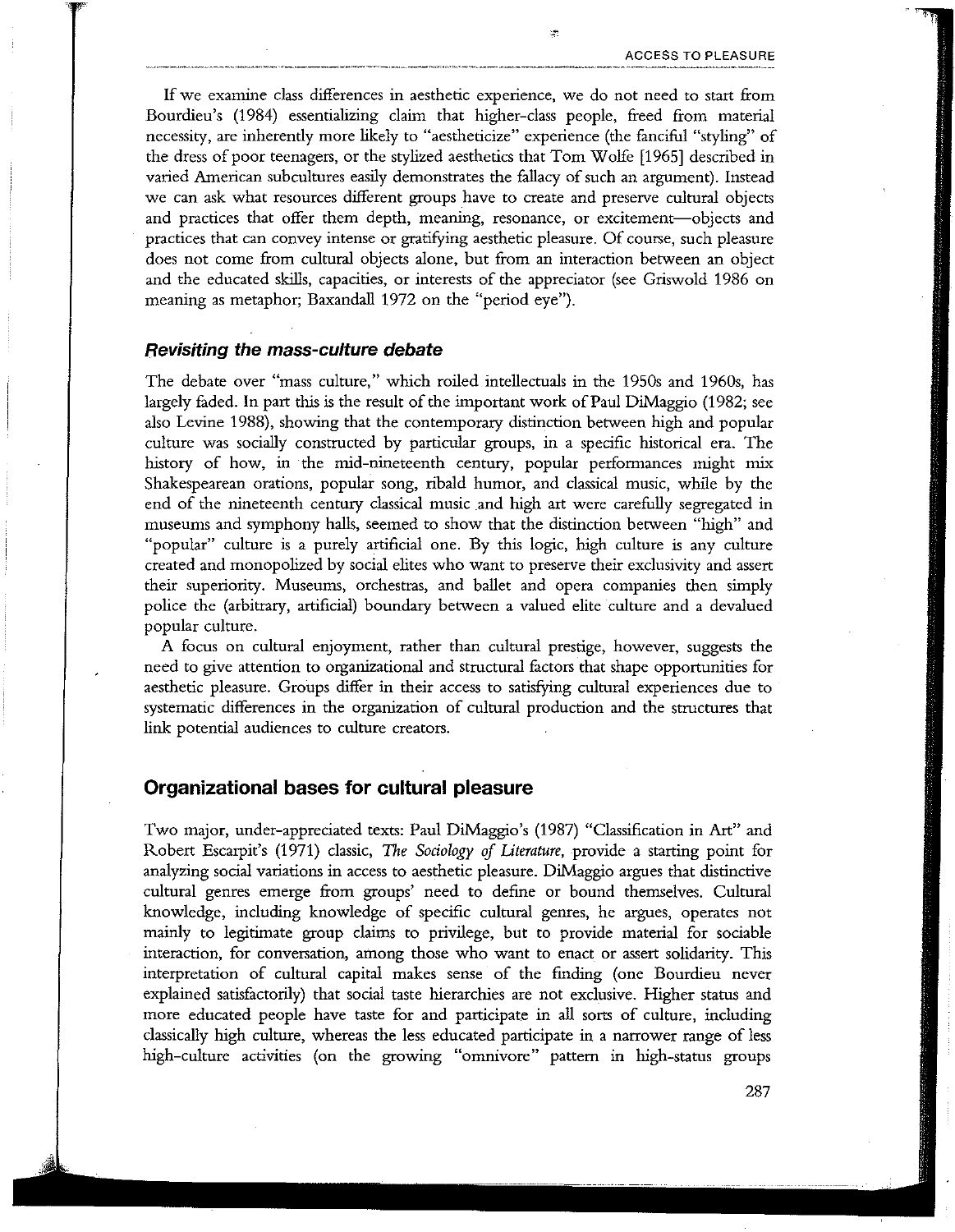#### ANN SWIDLER

see Peterson and Kern 1996; and for France, Coulangeon 2005). This makes sense if, as DiMaggio argues, higher-status people want to be able to form sociable bonds with people like themselves by signaling familiarity with high culture, but also to benefit from friendly relationships with people from all social strata (Erickson 1996, 2007). Of course, familiarity with a diverse array of cultural forms can itself be a status marker (peterson and Rossman 2007; Sullivan and Katz-Gerro 2007), but the proliferation of artistic genres (Lena and Peterson 2008) and group and individual engagement with aesthetic experience suggest that much more is going on than the assertion of status distinctions. People seek aesthetic pleasure in entertainments that they share with others; and all sorts of groups have an interest in developing and promoting cultural genres that represent, express, and reproduce their collective life.

DiMaggio's perspective complements the valuable insights of Robert Escarpit in *The Sociology of Literature* (1971). Escarpit distinguishes not high and popular culture, but two ways of organizing communication between culture creators and their audiences—the "Cultured Circuit" and the "Popular Circuit." Although these two organizational forms may be associated with high versus popular culture, folk cultures grounded in a cohesive community may have the structural features of the cultured circuit, while certain elite cultural genres may lack them. The cultured circuit is characterized by extensive feedback from the consumers of cultural products to those who create them, usually via critics, who both shape audience taste and transmit critical understandings back to creators or producers. Escarpit notes that in the cultured circuit authors often receive active feedback on their work from likely audiences (these authors' friends tend to be the same sort of people as their readers) and from critics, who both respond to the work and organize and educate audiences. The popular circuit (mass-market paperbacks or network television, for example), in contrast, lacks feedback except through the market; culture producers for the popular circuit know what to create only by observing what has sold in the recent past (see Hirsch 1972). Culture produced for the popular circuit thus tends to imitate successful formulas, or, like the "recombinant" TV shows that Todd Gitlin (1985) describes, to combine currendy popular themes in slighdy new ways.

The distinction between popular and cultured circuits can be used to analyze groups' varying access to culture that reinforces group solidarities, responds to their tastes, and builds on shared tastes to innovate in ways that delight or entertain. And this organizational distinction may not always correspond to what we think of as high versus popular culture. Traditional high culture may stagnate--especially when those eager to maintain its boundaries rigidly patrol its content so that it does not evolve in response to the interests of its audiences. Some popular forms, such as jazz (especially in its formative period [Lopes 2002]), "indie" rock, or Hip-Hop dance parties, on the other hand, might bring culture creators face to face with knowledgeable, interested audiences who give direct feedback about what moves or excites them. Thus some popular genres are produced through structures resembling the cultured circuit, and some "high culture" genres may not have structures of production and distribution that generate vibrant cultural experience. In general, however, groups without wealth and leisure are also disadvantaged in their access to structures of cultural production that create the greatest possibilities of aesthetic pleasure.

What circumstances are likely to promote the discrete, bounded genres that DiMaggio (1987) analyzes or the responsive feedback circuits that Escarpit describes? DiMaggio points out that however much those who create a new genre would like to keep it exclusive (as the youth cultures that generate new musical styles try to do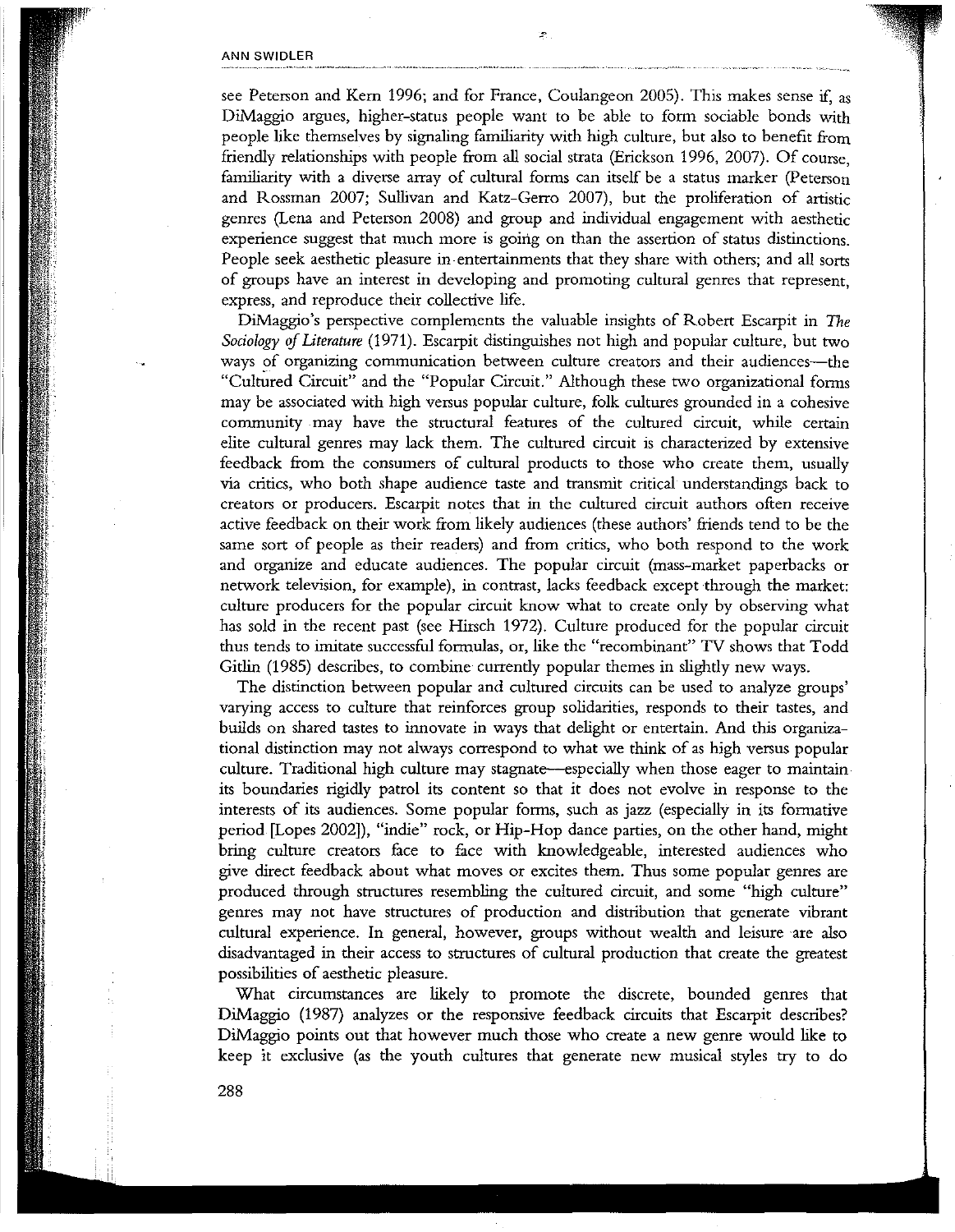[Hebdige 1979; Frith 1981]), commercial market interests seek to broaden audiences, thus diluting the symbolic exclusivity of a group's identification with a specific genre and weakening the link between culture producers and a specialized audience to whose sophisticated tastes they can respond. The commercial "massification" of any cultural genre is thus likely to make its cultural products more stereotyped, less innovative, and less exciting to the original fans, because now the genre also has to please less knowledgeable audiences, who are less experienced in the genre's particular **conventions.**

 $\mathcal{L}$ 

#### **Diversity and innovation**

Peterson and Berger's (1975) classic article "Cycles in Symbol Production" analyzed sources of innovation and diversity in culture production. They distinguished periods of market concentration (in which a small number of producers control production and distribution of cultural products and inhibit innovation) from periods in which many producers compete, creating more diverse and innovative cultural products. Building on Peter;;on and Berger, Lopes (1992) distinguishes not only between different degrees of concentration among producers, but between more segmented versus unified markets. In a segmented market, culture is distributed through specialized channels, reaching more homogeneous audiences. When, for example, radio diversified after television enticed away the mass audience, radio stations developed new formats geared toward small segments of the audience, creating specialized stations for jazz, soul, country, gospel, and rock (versus radio's pre-TV fare of variety shows, news, soap operas, dramas, and comedy). Diversified radio stations created specialized distribution channels for recorded music, which in tum led to a flowering of varied genres of music and to the creation of dynamic new genres. Market segmentation allows specialized producers to thrive and makes it more likely that cultural producers will be able to find those who share their tastes and appreciate their aesthetic conventions, encouraging the rapid development of cultural products that speak to those tastes.

Culture produced for a mass market is likely to satisfy average tastes reasonably well, since producers have an incentive to maximize their appeal to the broadest group of consumers. But such culture is not likely to develop a deepened aesthetic vocabulary, **innovative variations on existing conventions, or enhanced power to move audiences** (including the power to thrill, shock, or delight): creators cannot presume an audience whose aesthetic vocabulary they know and share, and the mass market does not have rich feedback mechanisms through which a knowledgeable audience can communicate its responses and thus stimulate cumulative development of intensified meanings. Jazz in its early development had all the structural advantages of a segmented audience and a "cultured" feedback circuit: it was played by musicians for musicians in after-hours venues, so audiences consisted largely of other musicians, who could respond immediately and knowledgeably to what they heard (Lopes 2002). "Massified" culture, in contrast, is not directed to a particular audience's taste; its aesthetic power is limited if there are few shared conventions that allow creators to pursue cumulative innovation by working new changes on "educated" tastes (by "educated" I mean, for example, the knowledgeable tastes of teenagers who have played many video games and are looking for the next heightened thrill, of movie-goers who have seen every horror film and are looking for a zombie-fest to top the last one, as well as of aesthetes who can appreciate the slightest variation in the movement of a ballerina's hand).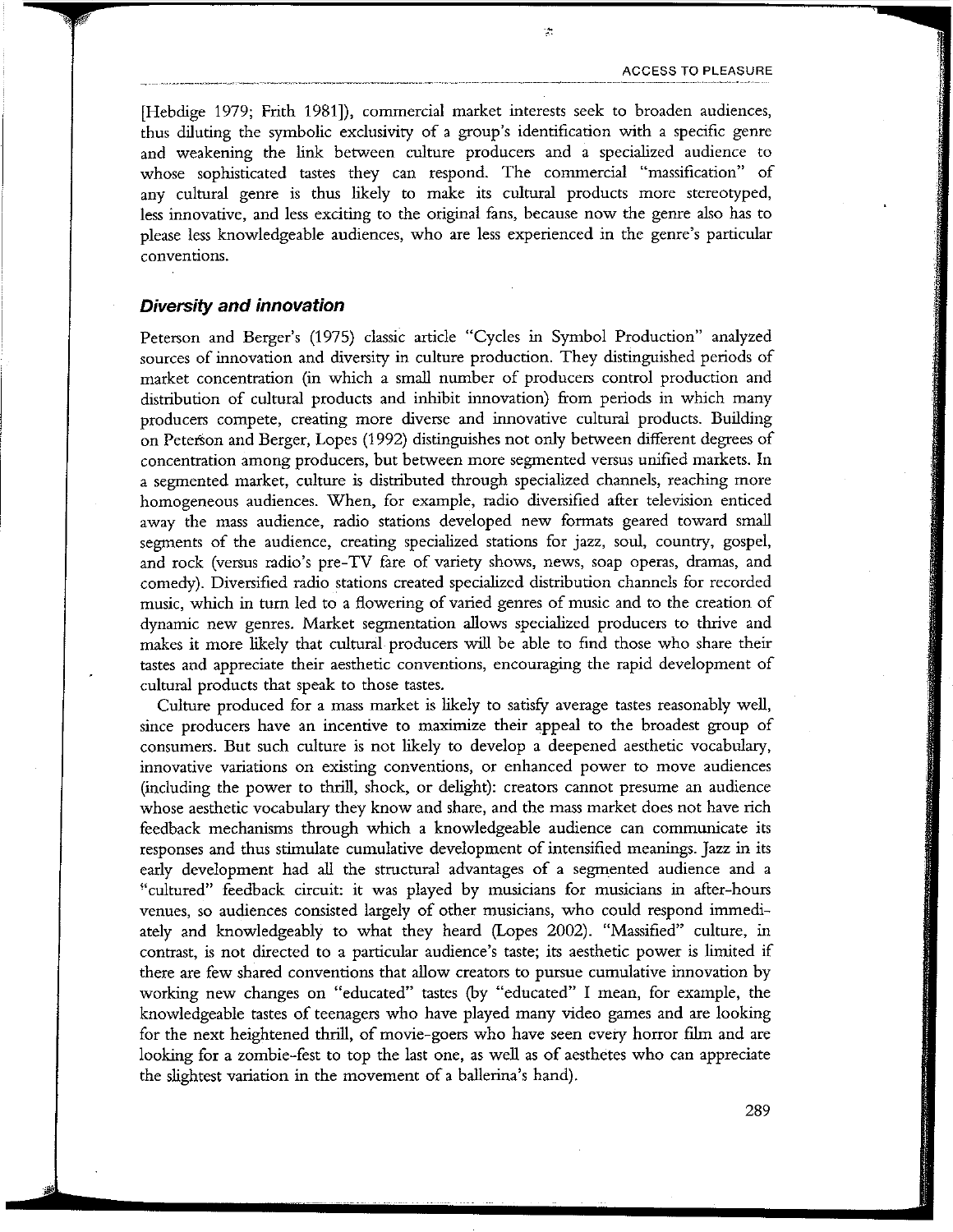#### **Structural sources of elite aesthetic advantage**

If decidedly non-elite subcultures, like those of early punk rockers (Hebdige 1979) or Hip-Hop, can produce vibrant, aesthetically powerful culture, then why in general should those with greater wealth and privilege also have access to more aesthetic pleasure? The examples of punk music and Hip-Hop suggest one immediate reason: the subcultures that produce vibrant aesthetic experience have great difficulty maintaining control of that culture, which rapidly succumbs to commercial pressures that dilute the culture's meanings and separate culture creators from knowledgeable audiences.

 $\mathbb{R}^n$ 

#### **Maintaining specialized relations between creators and audiences**

The aesthetic advantages of elites go beyond simple freedom from pressures to "massify" their favored cultural products. Escarpit (1971) points to some obvious ways in which those with greater material resources secure for themselves the advantages of more deeply embedded cultural production. The wealthy are more likely to be able to pay for specialized cultural outlets (like bookstores, fashion houses, specialized magazines, or book review journals) that bring together audiences of those who share similar tastes. Second, they are more likely to be able to support specialists in feedback, like literary critics, who let producers know what audiences like, and who tell audiences what to watch out for. (Janice Radway [1984] described a bookstore owner who performed this function for women romance readers, but perhaps the fate of local bookstores makes the point about the disadvantages faced by non-elite culture consumers.)

DiMaggio (1982) describes how the nineteenth-century Boston upper class created an organizational infrastructure that set high culture apart. He also describes powerful aesthetic advantages that accompanied the new structure. Enormous organizational effort and considerable financial resources were required to create the organizational basis for a distinctive high culture—in the case of the Boston Symphony Orchestra, a canon purged of popular music, specialized musicians who performed only classical work, and special venues (a symphony hall) where audiences and performers or creators could reliably meet.

#### **Aesthetic advantages of control over space and time**

DiMaggio (1982) describes new norms that elites imposed in such venues as museums and symphony halls-sacralization, a hushed reverence (in contrast to the cacophony of a London theater, or the sometimes rowdy behavior of audiences in the vaudeville or popular performance circuit). Although the reverent decorum of high-culture venues is contested in some contemporary art, it is worth noticing what these audience norms permit aesthetically. Creators who know that audiences will spend time and effort trying to fathom their work can create subtle effects that those who have to grab their audiences' attention cannot afford. Both music and theater can use silences as expressive devices. Where audiences commit themselves to attentive engagement, a story can start slowly and build gradually. If audiences accept conventions of reverent waiting, art can create ambiguity, because audiences will tolerate it, waiting until the "meaning" seeps in. Of course these conventions can also lead to sterile, pretentious, or vacuous works, with audiences squirming miserably in their seats as they try to seem engaged by some piece of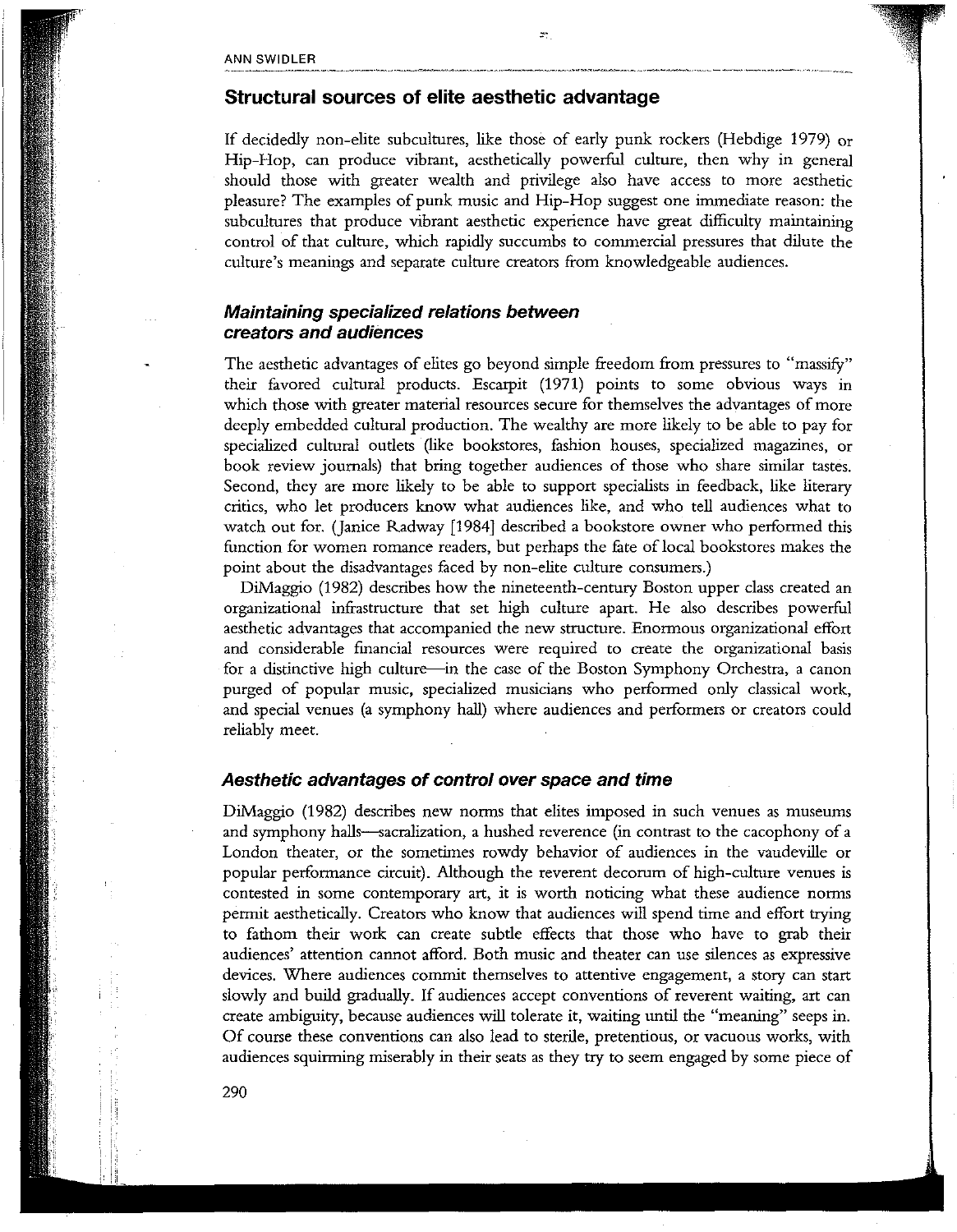------------.-

abstruse high culture. But the bounded spaces for cultural reception that elites can create-and the reverent attitude they inculcate-can give creators aesthetic resources with which to produce a range of effects, from the dramatic sound that shatters a silence, to the complexity of poetic language, to the exquisite variation in a soprano's aria that only an opera lover could appreciate.

#### **Art "versus" market**

It is part of the institutional delineation of "high" versus "popular" art forms-the "classification" and "framing" described by DiMaggio (1982)—that high culture is insulated from commercial pressures. From the poorest art-school student to the most eminent symphony conductor, the claim to be doing serious art has depended in part on (at least the pretense of) indifference to-or insulation from---market pressures. Indeed, the ideal of creators pursuing their autonomous aesthetic vision connotes indifference to or insulation from market forces. And the ideal of art as a purely aesthetic enterprise depends on the notion that someone somewhere-a wealthy patron, an endowed museum, an orchestra's wealthy board members--will protect the art from unmediated audience demands.

Why, however, should protection from market pressures be important for the creation of vibrant, aesthetically gratifying culture? After all, if people do not enjoy or appreciate a cultural fonn enough to pay for it, then it probably lacks the ability to move or excite them. For an answer to this question we have to return to DiMaggio's central point in "Classification in Art." The inability to buffer a genre against market pressures virtually guarantees that it will be diluted to satisfy a broader set of tastes than those of the group whose interests gave rise to it and brought initial success. It will then be less likely to have a rich set of shared conventions and to develop dynamic innovations and aesthetic intensification to delight a specialized group of skilled appreciators. At the same time, of course, culture that is so buffered from audience demands that it need move and excite no one at all-what is sometimes referred to as "academic" culture (Crane 1976)-can become sterile, providing very little aesthetic gratification. Nonetheless, the ability to buffer a genre against market pressures is not just a way of achieving the status of "art" (as Becker 1982 describes potters trying to do by slashing their ceramic bowls or making impossibly large or otherwise non-functional objects, to distinguish their "art" from "crafts"). Insulating one's genre against market pressures-as youth cultures from punks to "house" music aficionados try to do-is fundamental to being able to keep a genre dynamic and to preserving a direct relationship between culture creators and a specific audience that shares their conventions.

#### **Collecting and preserving**

The last critical element that has differentiated the high and popular arts is the ability to preserve and teach the history of the genre, adding what I would call cultural depth-a rich reservoir of potential associations-as an aesthetic resource that creators can draw upon. Artists who can visit museums-and who can take for granted that those who see their art have also visited museums and absorbed the history of the fonn-can make allusions, employ visual vocabularies, or challenge conventions that they know are shared.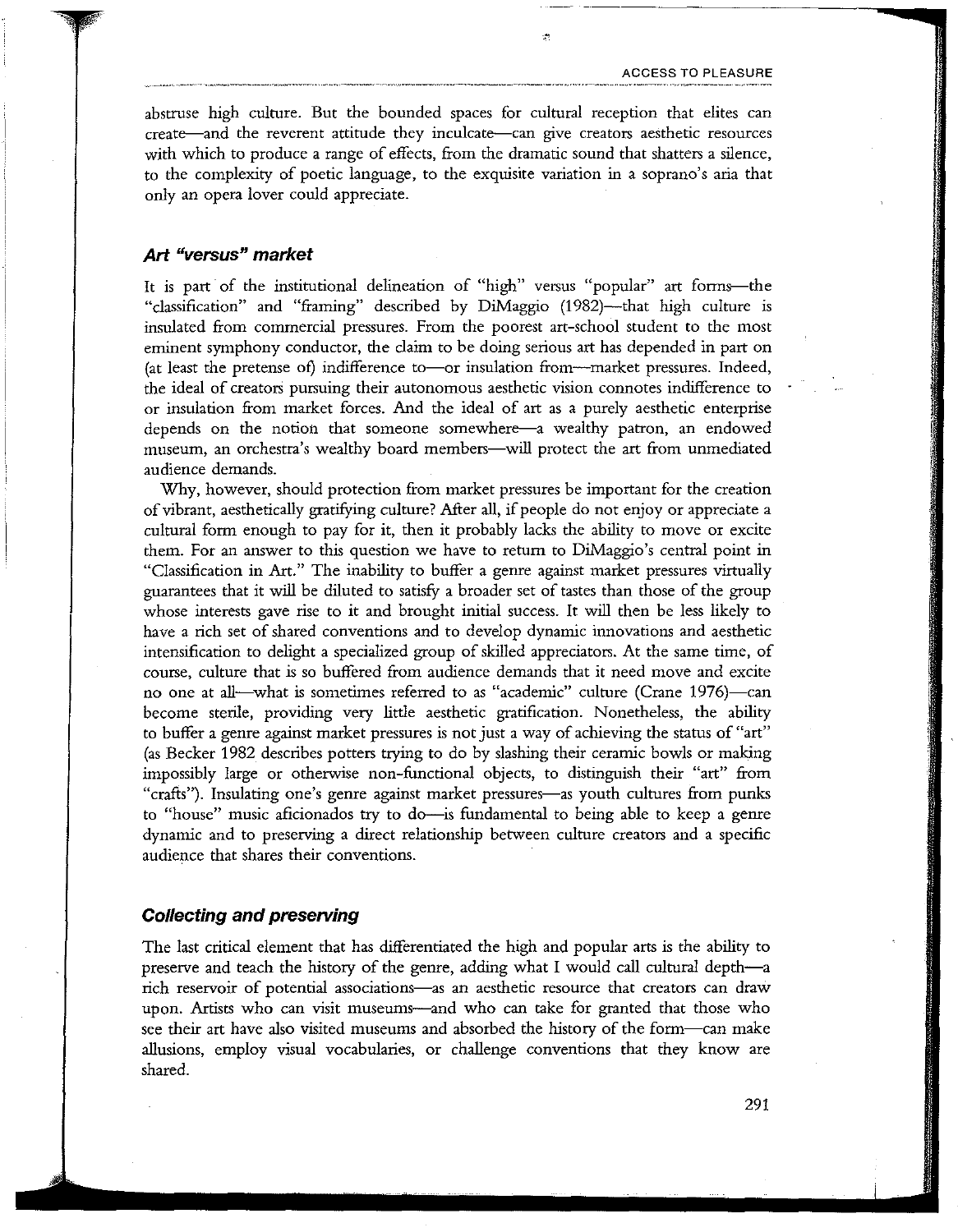#### ANN SWIDLER

Elites can afford to establish repositories for the history of their preferred genres, from the collections of antique batiks that wealthy Indonesian families preserve over centuries, to the collections of art museums, to the repertoires of theaters and orchestras. Elite institutions also maintain specialists who conserve and teach the inherited repertoire, analyzing it for new understandings and reproducing an educated audience of those who have studied "music appreciation" or "art history." Literature classes provide a background that those who write for educated readers can take for granted, even as universities and colleges revise and rearrange the canon that writers and educated readers share. Such "preservation" has typically been the way that new elites made claims for the value of "their" genre (as when new elites formed the Museum of Modem Art and, shortly after, the Whitney). It takes money to do this, and preservation—the attempt to raise the status of a genre by preserving its history and by having specialists catalog and analyze that history-is one of the fundamental acts that raises the stature, but also the shared aesthetic vocabulary, of a genre. The creation of the Academy of Motion Picture Arts and Sciences and the Academy of Television Arts and Sciences were attempts by .cultural creators to raise the stature of their products. Film departments in universities create such a critical and canon-defining function for movies. The recognition of jazz as a serious art form (Lopes 2002) depended in part on the emergence of critics, collectors, and eventually academics, who preserve and interpret its history.

These elements of "art-ness"-special places and moods (which bring audiences and creators together as well), protection from commercial pressures, preservation of the history of the genre-all *permit* richer meaning making. And these are advantages that the privileged are more likely to be able to create and maintain for the genres that they favor.

### **Technological change and aesthetic pleasures (Yelp!)**

If cultural vitality and aesthetic pleasure derive from the structural features of systems of cultural production and distribution, rather than from the supposed qualities of elite versus less-elite culture consumers, then technological changes can alter culture and the possibilities of aesthetic pleasure in fundamental ways. As the internet has made it possible for musicians to find and to produce music for tiny, geographically dispersed audiences--and as websites that critique and recommend music to those with shared musical tastes proliferate—there has been a revolution in the amount of musical creativity (and the consequent possibilities for powerful aesthetic experience for both creators and audiences) (see the examples in Tepper and Ivey 2007).

New technologies also make it possible for more genres to preserve their histories (movies and TV series on video) and thus for culture creators to presume a shared vocabulary of associations, references, and expectations. With the web's discovery of "customer reviews," many more subcultures can share tastes with bevies of like-minded others who revel in good local barbecue reviewed on Yelp!, or "swoon" (in Zagat's favorite terminology) at exquisitely subtle sushi. Almost any subculture can develop the shared conventions and the discriminating judgments that stimulate the creation of vibrant culture and intensified aesthetic pleasure. Such culture exercises pleasurable powers of discrimination, builds solidarities, and heightens appreciation. Such technologies widen the possibility of knowledgeable, cultivated taste, and its· concomitant aesthetic delights.

292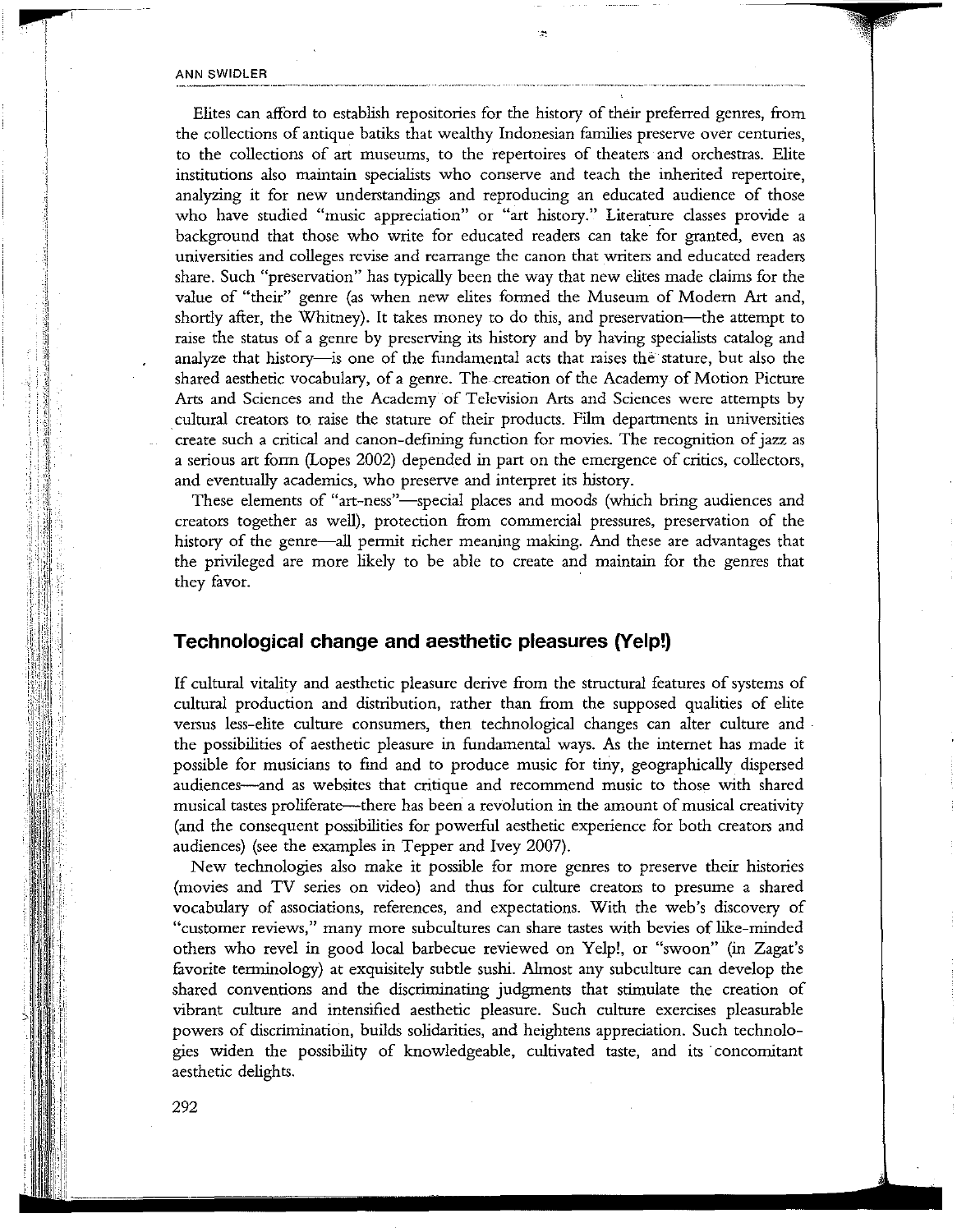To understand culture as a source of meaning and pleasure does not require that we ignore its important role in signaling group membership and enacting social hierarchy. But ignoring the social factors that shape possibilities for aesthetic enjoyment-and neglecting that enjoyment as one of the fundamental elements of a good life—also misses a major cost of social inequality.

#### **References**

**Baxandall, Michael. 1972.** *Painting and Experience in Fifteenth Century Italy.* **Oxford: Oxford University Press.**

**Becker, Howard S. 1982.** *Art Worlds.* **Berkeley: University of California Press.**

**Bourdieu, Pierre. 1984.** *Distinction: A Social Critique* **if***the Judgement of Taste.* **Cambridge, MA: Harvard University Press.**

--. 1992. The *Rules* of*Art: Genesis and Structure ofthe Literary Field.* Stanford, CA: Stanford University **Press.**

**Coulangeon, Philippe. 2005. "Social StratifiCation of Musical Tastes: Questioning the Cultural Legitimacy Model."** *Revueftanfaise de sociologie* **46: 123-54.**

**Crane, Diana. 1976. "Reward Systems in Art, Science and Religion."** *Amen'can Behavioral Scientist* 19: 719-34.

**DiMaggio, PauL 1982. "Cultural Entrepreneurship in Nineteenth-Century Boston, 1: The Creation of an Organizational Base for High Culture in America" and "Cultural Entrepreneurship in Nineteenth-Century Boston, II: The Classification and Framing ofAmerican Art."** *Media, Culture and Society* 4: 33-50 and 303-22.

--. **1987. "ClassifICation in Art."** *American Sociological Review* **52: 440-55.**

**Erickson, Bonnie H. 1996. "Culture, Class, and Connections."** *American Journal* **if** *Sociology 102(1):* 217-25.

--.2007. "The Crisis in Culture and Inequality." Pp. 343-62 in Steven]. Tepper and Bill Ivey, eds., *Engaging Art:* **The** *Next Great TranifOrmation* **of***America'sCultural Life·* **New York: Routledge.**

**Escarpit, Robert. 1971. The** *Sociology* **of** *Literature,* **trans. Ernest Pick. London: Frank Casso**

**Frith, Simon. 1981.** *Sound Efficts: Youth, Leisure, and the Politics* **if***Rock tn' Roll.* **New York: Pantheon.** Geertz, Clifford. 1973. "Deep Play: Notes on the Balinese Cockfight." Pp. 412-53 in The *Interpretation* **of** *Cultures.* **New York: Basic Books.**

Gitlin, Todd. 1985. *Inside Prime Time.* New York: Pantheon Books.

**Griswold, Wendy. 1986.** *Renaissance Revivals: City Comedy and Revenge Tragedy in the London Theatre, 1576-1980.* Chicago: University of Chicago Press.

--. 1987. "A Methodological Framework for the Sociology of Culture." *Sociological Methodology 17:* 1-35.

Hebclige, Dick. 1979. *Subculture:* The *Meaning* of *Style.* London: Methuen.

Hirsch, Paul. 1972. "Processing Fads and Fashions: An Organization-Set Analysis of Cultural Industry Systems." *American Journal* of *Sociology* 77(4): 639-59.

**Lena, Jennifer C. and Peterson, Richard A. 2008. "Classification as Culture: Types and Trajectories of Music Genres."** *American Sociological Review* **73: 697-718.**

**Levine, Lawrence W. 1988.** *Highbrow/Lowbrow:* **The** *Emergence of Cultural Hierarchy in America.* Cambridge, MA: Harvard University Press.

**Lopes, Paul D. 1992. "Innovation and Diversity in the Popular Music Industry."** *American Sociological Review* 57: 56-71.

--. 2002. The *Rise of aJazz Art World.* Cambridge: Cambridge University Press.

**Meyer, Leonard B. 1956.** *Emotion and Meaning in Music.* **Chicago: University of Chicago Press.**

Olick, Jeffrey K. 1999. "Genre Memories and Memory Genres: A Dialogical Analysis of May 8th, 1945 **Commemorations in the Federal Republic of Germany."** *American Sociological Review* **64: 381-402.**

293